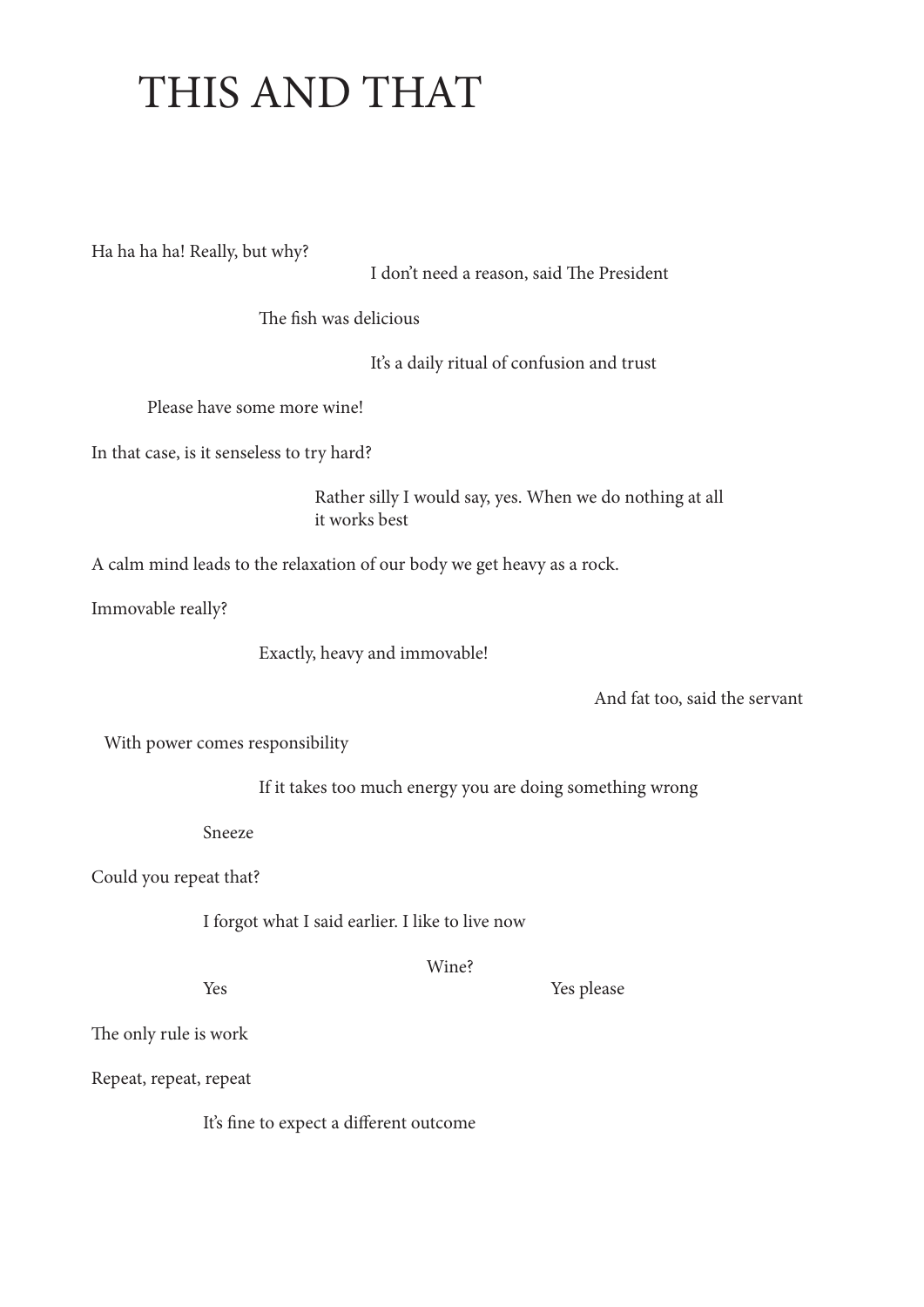What you put in is what you get out

I prefer to have some cash on me. It's rather stressful without

Servant! Please clean up my mess. Come on!

Time or money?

A glass shatters into pieces

Skill is the only capital, said the servant

Silence

Another glass shatters

Come on!

An action without intention is truly original

Accidents can't be repeated

Well...idiots can, said the First Lady

Skill is a trained practice

Sneeze

Clumsiness opens many windows

And so does ugliness

What's your opinion?

I'm in doubt

Focus is the key

Cookies?

Lovely! Why not